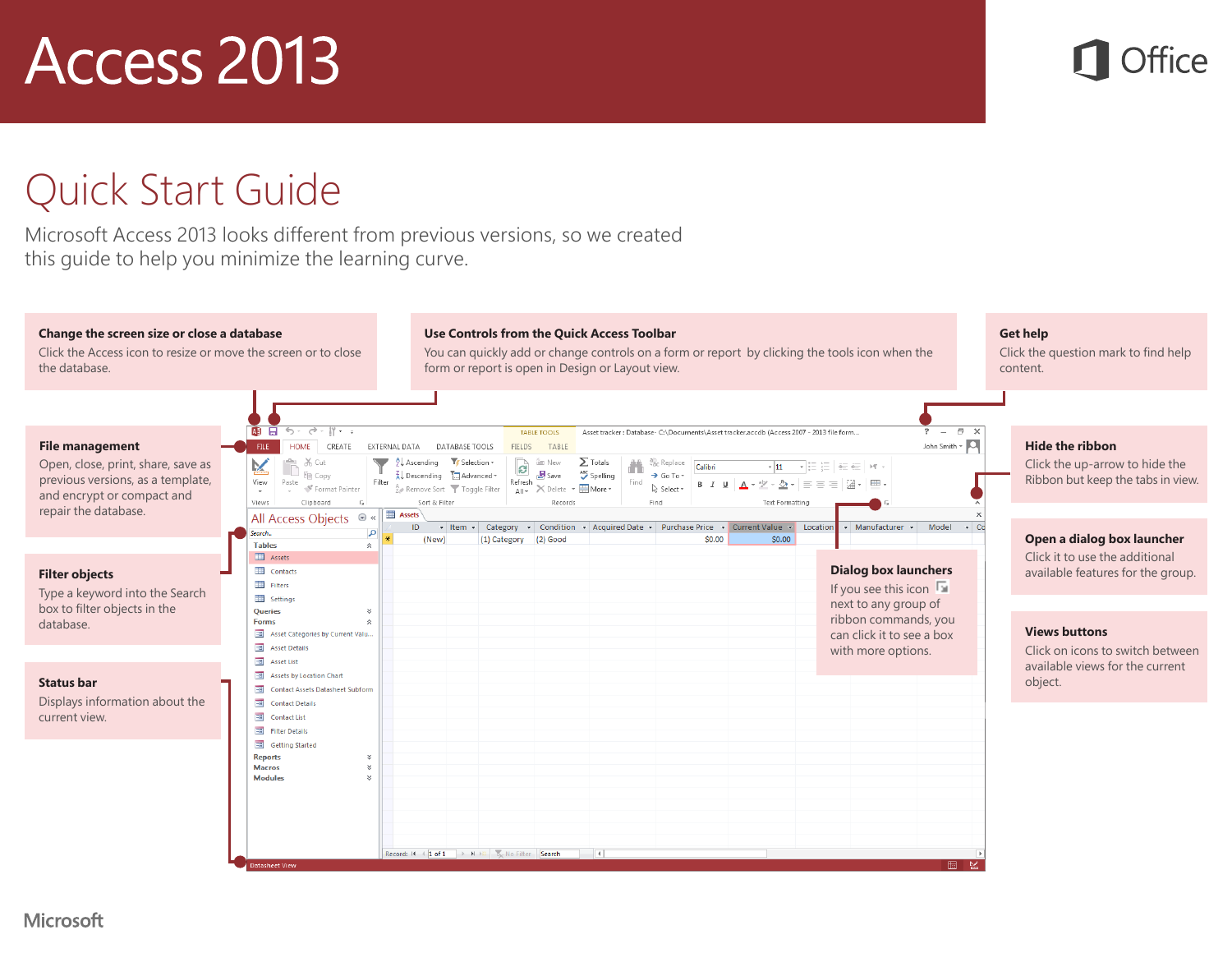### What can I find on the Account tab?

Click **File** > **Account** in Access 2013 to manage your user information, change the background or theme, view and add available web services, display information about your Office products, and manage your product subscriptions.



## Where did the Back Up option go?

It's always a good idea to back up your important data. To do this in Access 2013, click **File** > **Save As.** Then, under **Save Database As** > **Advanced,** click **Back Up Database.**

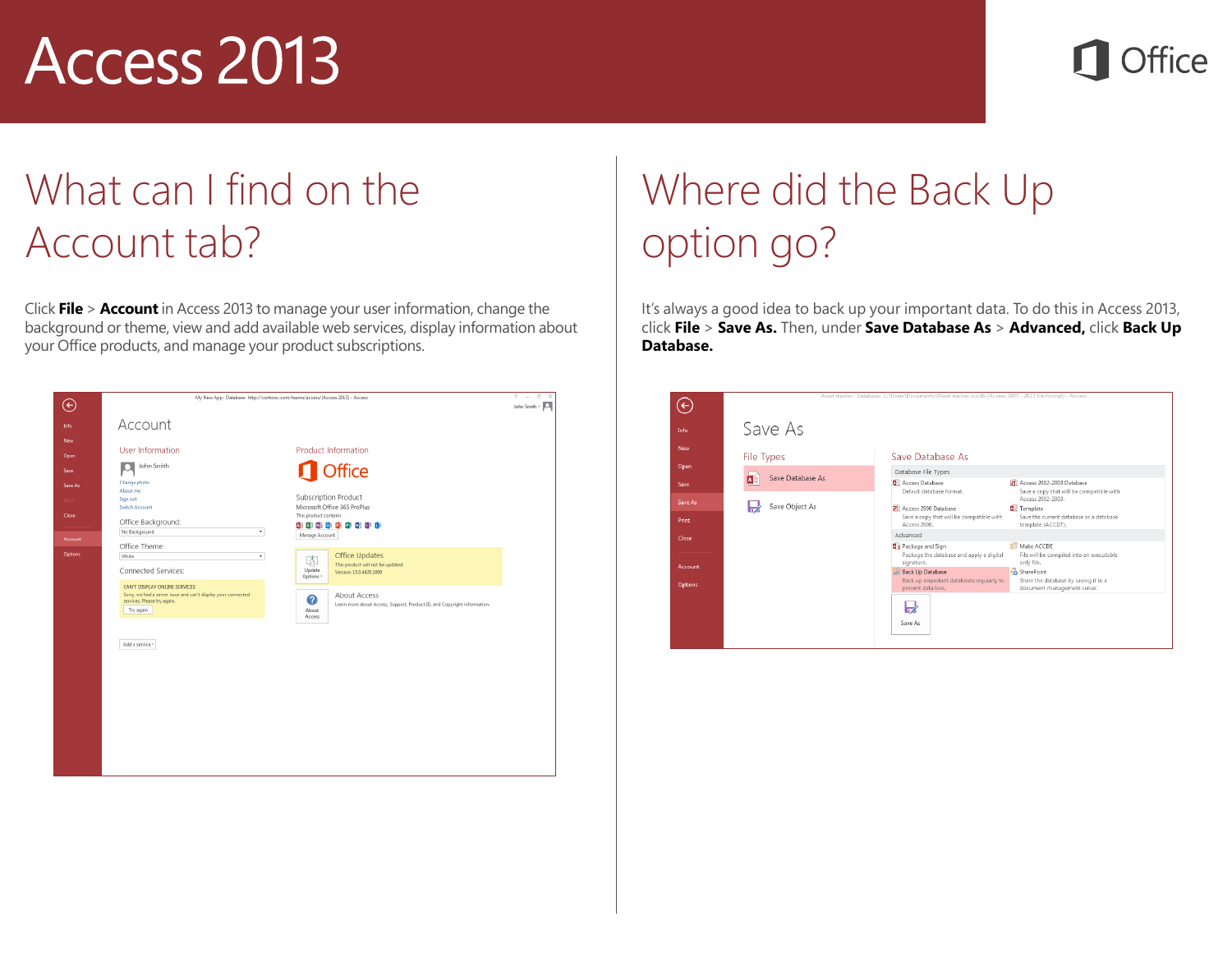Office

#### Things you might be looking for

Use the list below to find some of the more common tools and commands in Access 2013.

| To                                                                                                                           | Click                           | And then look in the                                                     |
|------------------------------------------------------------------------------------------------------------------------------|---------------------------------|--------------------------------------------------------------------------|
| Open, close, create, save, print, publish, or manage your database                                                           | <b>File</b>                     | Backstage view (click the links in the left pane).                       |
| View objects, cut, copy or paste data, format text, add a totals row<br>or find data                                         | Home                            | Views, Clipboard, Sort & Filter, Records, and Text Formatting groups.    |
| Add application parts, tables, queries, forms, reports, or macros                                                            | <b>Create</b>                   | Templates, Tables, Queries, Forms, Reports, and Macros & Code<br>groups. |
| Bring in files or send data or link to external sources                                                                      | <b>External</b><br>Data         | Import & Link and Export groups.                                         |
| Compact and repair a database, work with Visual Basic code, macros,<br>relationships, and analyze or move data to SharePoint | <b>Database</b><br><b>Tools</b> | Tools, Macro, Relationships, Analyze, and Move Data groups.              |
| View and use the objects in the database                                                                                     | <b>Navigation</b><br>Pane       | All Access Objects group.                                                |
| Correct file problems or add a password to a database                                                                        | <b>File</b>                     | Info, Compact & Repair, and Encrypt with Password groups.                |
| Create an Access app                                                                                                         | <b>File</b>                     | New, Custom web app, or web templates options.                           |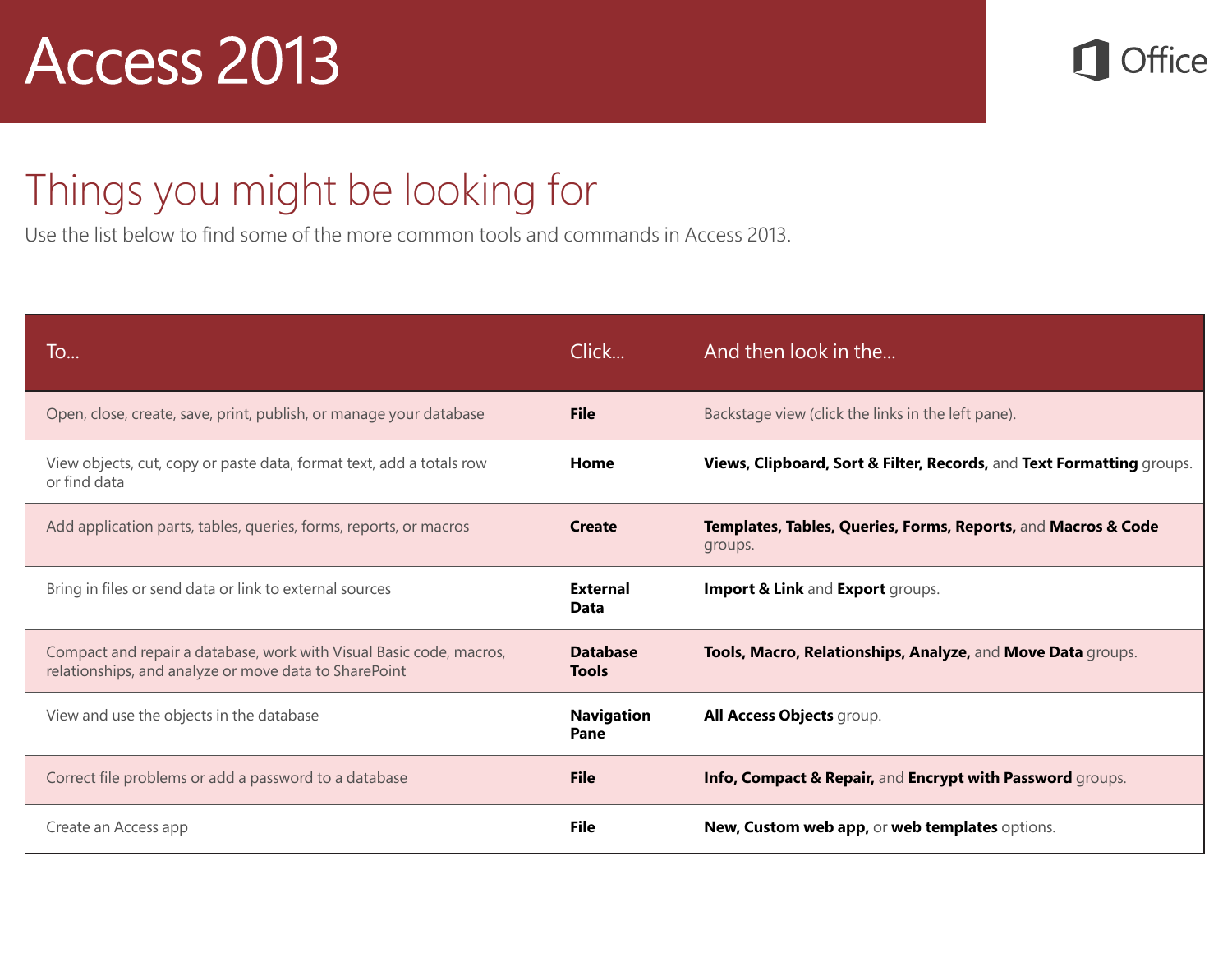### What happened to the Pivot Chart feature?

You can't create pivot charts or tables in Access 2013, but you can import them from Excel and other applications and then add them with the **Chart** control.

|                                                                                                                                                                                                                                                                                                                                                                                                                                                                                                                                             |         | <b>REPORT DESIGN TOOLS</b> |  |  |
|---------------------------------------------------------------------------------------------------------------------------------------------------------------------------------------------------------------------------------------------------------------------------------------------------------------------------------------------------------------------------------------------------------------------------------------------------------------------------------------------------------------------------------------------|---------|----------------------------|--|--|
| <b>DESIGN</b>                                                                                                                                                                                                                                                                                                                                                                                                                                                                                                                               | ARRANGE | <b>FORMAT</b>              |  |  |
| ۸<br>$=$<br>_<br>≕<br>_<br>٠<br>$\frac{1}{2} \left( \frac{1}{2} \right) \left( \frac{1}{2} \right) \left( \frac{1}{2} \right) \left( \frac{1}{2} \right) \left( \frac{1}{2} \right) \left( \frac{1}{2} \right) \left( \frac{1}{2} \right) \left( \frac{1}{2} \right) \left( \frac{1}{2} \right) \left( \frac{1}{2} \right) \left( \frac{1}{2} \right) \left( \frac{1}{2} \right) \left( \frac{1}{2} \right) \left( \frac{1}{2} \right) \left( \frac{1}{2} \right) \left( \frac{1}{2} \right) \left( \frac$<br>$\overline{\phantom{a}}$<br>٠ |         |                            |  |  |
| Controls                                                                                                                                                                                                                                                                                                                                                                                                                                                                                                                                    |         |                            |  |  |
|                                                                                                                                                                                                                                                                                                                                                                                                                                                                                                                                             |         |                            |  |  |
|                                                                                                                                                                                                                                                                                                                                                                                                                                                                                                                                             |         |                            |  |  |

### Long Text is the new Memo

If you are looking for the **Memo** data type for longer text fields, try the **Long Text** data type instead.



## What is an Access app?

Access apps are like web databases that you can use to view and share your data in the cloud. With Access apps, you'll have secure, centralized data storage and management options.

With Access 2013, you can easily create and modify the design of an app. Get started with an app template or create your own custom web app.



Template names that begin with the word "Desktop" will create a client database. To create Access apps, use any template that's marked with a globe icon.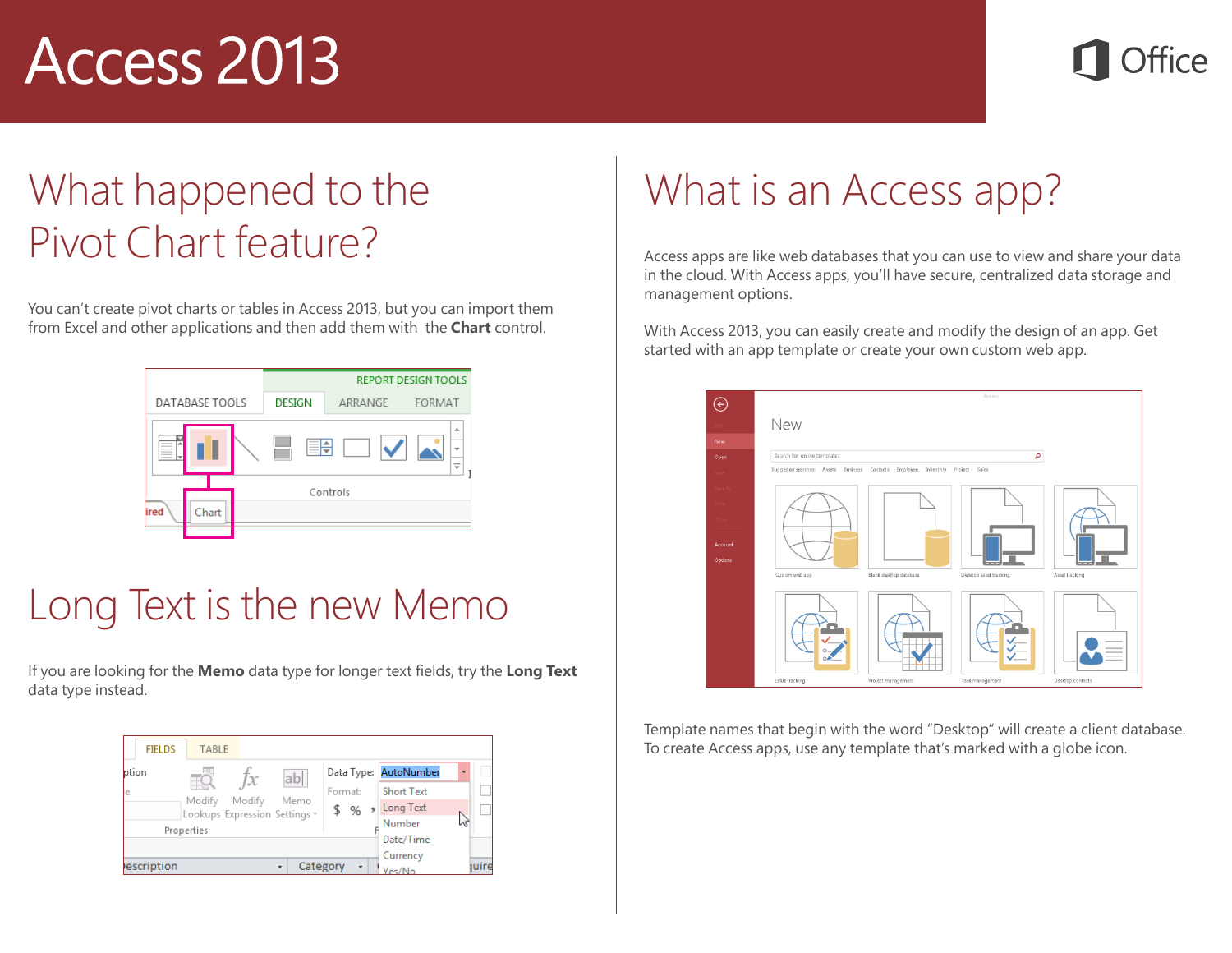**Office** 

### How to work with people who don't yet have Access 2013

Here are some things to keep in mind when sharing or exchanging files with people who are using an older version of Access.

| In Access 2013                                                           | What happens?                                                                                                                                                                                      | What should I do?                                                                                                                                     |
|--------------------------------------------------------------------------|----------------------------------------------------------------------------------------------------------------------------------------------------------------------------------------------------|-------------------------------------------------------------------------------------------------------------------------------------------------------|
| You open a database file<br>that was created with<br><b>Access 2007.</b> | You can use Access 2013 to open and use files that were created in<br>Access 2007. However, you will not be able to view or use features<br>like Pivot Tables or conditional formatting.           | Import just the tables and then reapply formats in Access 2013.                                                                                       |
| You save your database<br>as an Access 2007 file.                        | You will be able to open and use the database.                                                                                                                                                     | Nothing.                                                                                                                                              |
| You save your database<br>as an Access 2010 file.                        | Access 2007 and 2010 use the same file format. If you published<br>an Access 2010 web database and open it in Access 2013, you will<br>only be able to view it; you will not be able to modify it. | If you published an Access 2010 database as a web database and<br>want to later change it to an Access app, import the data into<br>a custom web app. |